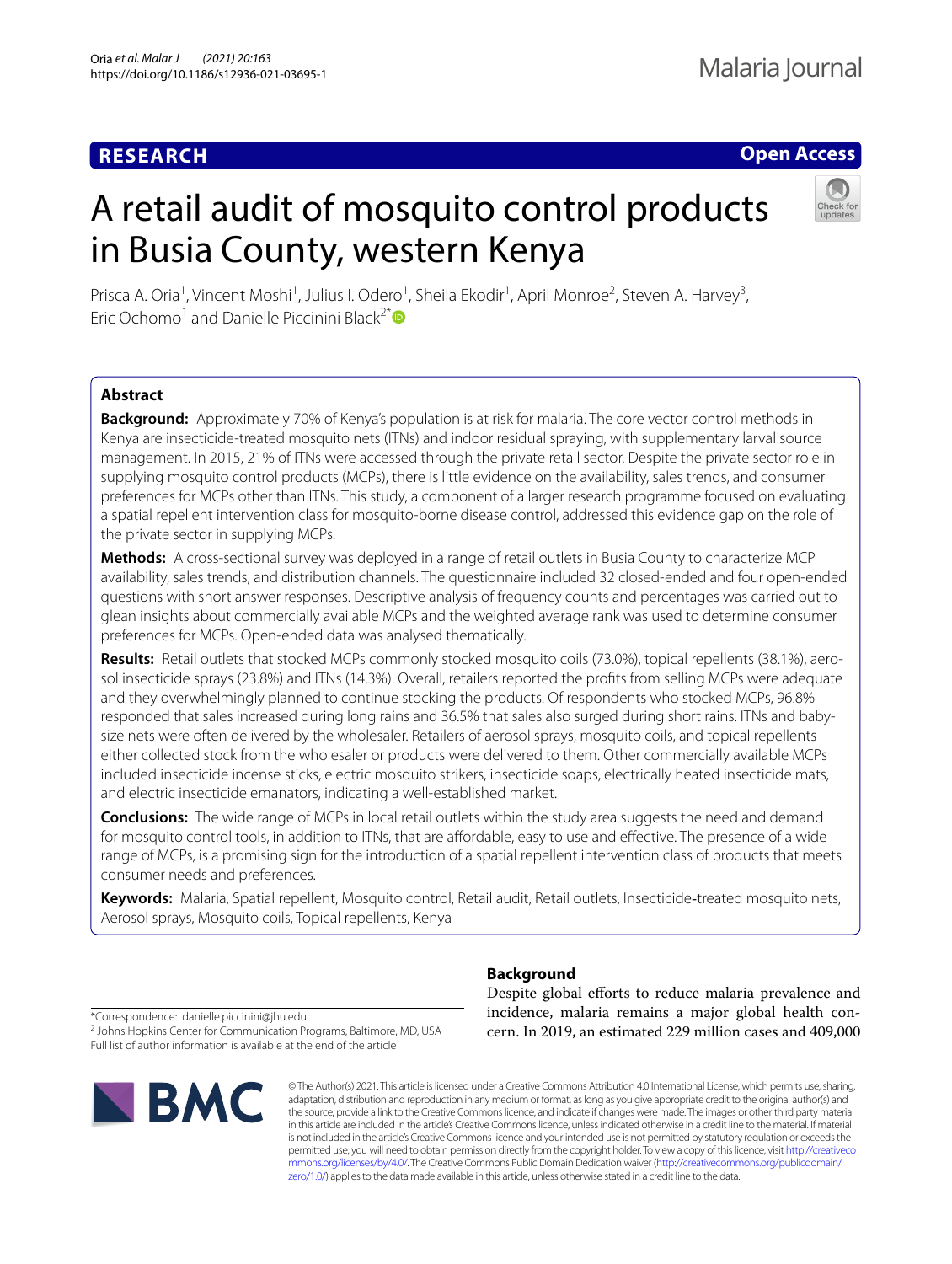malaria deaths occurred worldwide with 94% of cases and deaths occurring in sub-Saharan Africa [\[1](#page-10-0)]. In Kenya, approximately 70% of the population is at risk for malaria and according to the 2015 Kenya Malaria Indicator Survey (KMIS), prevalence in the western lake endemic region was 27% [[2\]](#page-10-1). Approximately 3 million malaria cases occurred in Kenya in 2019 [\[1\]](#page-10-0).

Vector control is a key malaria prevention intervention and is one of the primary malaria prevention measures in Kenya. According to the Kenya National Malaria Strategy 2019–2023, the core vector control methods are insecticide-treated mosquito nets (ITNs) and indoor residual spraying (IRS), with supplementary larval source management implemented on a small scale. IRS was frst implemented in Kenya from 2008 to 2012 using pyrethroids, but was not implemented from 2013 to 2016 following widespread vector resistance to pyrethroids [\[3](#page-10-2)]. Following the registration of an organophosphate insecticide in 2016, IRS resumed and was last deployed in 2019 in Homabay and Migori counties. Larviciding has been implemented in a few research-based small-scale trials in western Kenya [\[4,](#page-10-3) [5](#page-10-4)].

The Division for National Malaria Programme distributes ITNs through mass campaigns every three years in malaria endemic and epidemic-prone areas to achieve universal coverage (one net per two people) [[3\]](#page-10-2). Other channels of ITN distribution include antenatal care and child welfare clinics for pregnant women and young children, social marketing at designated locations, and retail sale through commercial outlets [\[2](#page-10-1)]. While these distribution channels have broadened coverage, achieving and maintaining universal coverage remains a challenge due the inaccessibility of ITNs for the at-risk population in its entirety and loss of physical integrity of ITNs over time [[6,](#page-10-5) [7\]](#page-10-6). In addition to the community directed mosquito control efforts organized by the government with proven efficacious interventions, there exists a considerable market for other mosquito control products (MCPs) including but not limited to mosquito coils, aerosol sprays, and topical repellents. This market demand exists even though evidence of malaria prevention efficacy of these products is lacking.

Retail markets are key malaria control product suppliers in many developing countries  $[8-10]$  $[8-10]$ , and retail audits help estimate market trends. Audits collect data on sales trends, stock, supply chains, and competition. In malaria research, audits have focused primarily on medicines and ITNs [[9–](#page-10-9)[14\]](#page-10-10), ignoring other MCPs like mosquito coils, aerosol sprays, and topical repellents. Despite free distribution efforts, supermarkets and other private shops supply 21% of Kenya's ITNs, [\[2](#page-10-1)] demonstrating the retail sector's importance for net acquisition. However, except for nets, minimal data is available on MCPs in retail outlets. Kenya's only two previous studies examining the role of shops in mosquito control found that many households employ multiple MCPs [[12,](#page-10-11) [15](#page-10-12)], often including coils and sprays in addition to ITNs.

This retail audit was a precursor to a larger research programme known as AEGIS or Advancing Evidence for the Global Implementation of Spatial Repellents. AEGIS will conduct a clinical trial to test the efficacy of a newly developed spatial repellent—Mosquito Shield™—for malaria control. Details of that trial (clinical trial registration pending) will be provided elsewhere. Mosquito Shield™ consists of a plastic sheet infused with a longlasting formulation of transfuthrin, a World Health Organization (WHO) approved insecticide. It is intended as a supplement to, not a replacement for, ITNs. Once installed, Mosquito Shield™ releases microscopic transfuthrin particles into the air over a fxed period of time to repel or kill mosquitoes. While Mosquito Shield™ is not currently envisioned as a retail product, use of other MCPs available on the retail market could afect its acceptance among end-users. Thus, this retail audit aimed to understand the current local mosquito control landscape from a market angle through a descriptive cross-sectional survey.

#### **Methods**

#### **Study site and population**

This study was carried out in Teso South and Teso North sub-counties (0° 36′ 25.2″ N, 34° 16′ 33.6″ E) which cover 559  $\text{km}^2$  of Busia County in western Kenya [[16,](#page-10-13) [17\]](#page-10-14). The average altitude of the area is 1208 m above sea level [\[18](#page-10-15)]. The mean annual rainfall ranges between 800 and 1700 mm in most parts of the sub-counties, while other parts receive up to 2000 mm  $[16]$  $[16]$  $[16]$ . Temperatures are homogenous with an annual mean maximum between 26 and 30 °C and mean minimum between 14 and 22 °C [[19\]](#page-10-16).

The population of the area is predominantly of the Iteso ethnic group. The population at risk for malaria in the two sub-counties is the combined total population of approximately 306,150 people, according to the 2019 Kenya Population and Housing Census. Subsistence farming and small-scale trade are the dominant economic activities carried out by the inhabitants. The area is part of the lake endemic region, which has intense malaria transmission throughout the year, with peaks during the long and short rainy seasons, which generally occur in May to July and October to December [[2](#page-10-1)]. ITNs have, and continue to be, distributed freely there with the aim of universal coverage, and as such, are the main interventions used by residents against malaria vectors.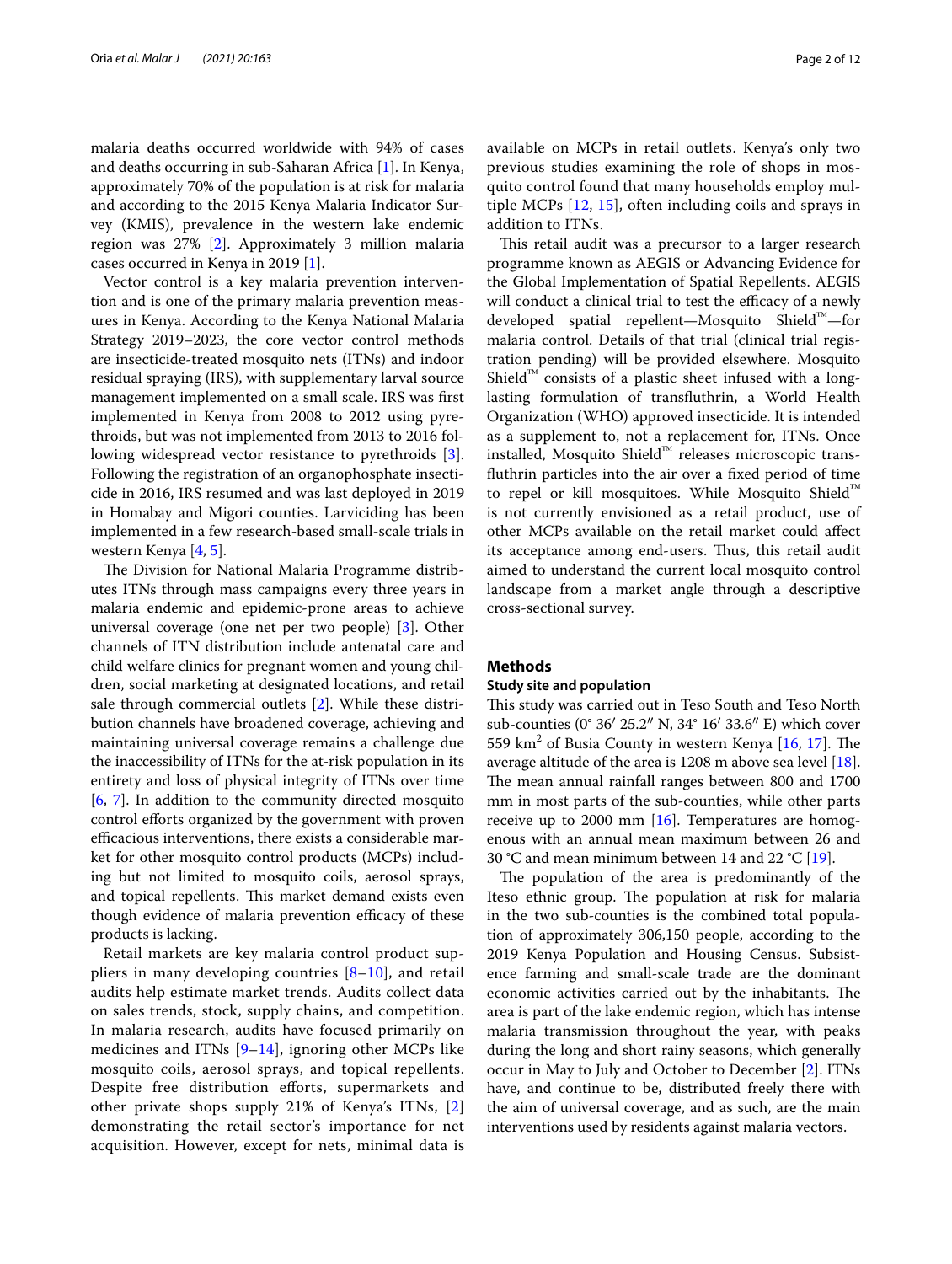## **Study procedures**

To develop a sampling frame, feld workers conducted a census of all retail outlets in the study area using GPSenabled tablets. Names and telephone numbers of each outlet's attendant or owner were also noted along with whether the outlet currently stocked or had previously stocked MCPs. Outlets were categorized as either *duka* (small retail shop), pharmacy, agrovet (supply store for agricultural and veterinary products), supermarket, market stall, hawker (mobile seller) or other.

To ensure a sample representative of all retail outlets in the study area, the study used stratifed random sampling based on the census. Quotas were set for diferent outlet types and whether the outlet currently stocked or reported previously stocking MCPs. Outlets observed to have MCPs on the day of the census were categorized as "currently stocking." If no MCPs were present on the day of the census, the enumerator asked the shop attendant or owner whether they had stocked MCPs at some point in the past. Those who responded "yes" were categorized as "previously stocked," while those who responded "no" were categorized as "never stocked" (Fig. [1\)](#page-2-0). Initially the study team intended to sample 50 retail outlets in each category yielding a total sample of 250. However, the census revealed that *duka* currently stocking MCPs and *duka* that had previously stocked MCPs were the only categories with more than 50 outlets. Thus, a random sample of 50 outlets was selected from each of the two

<span id="page-2-0"></span>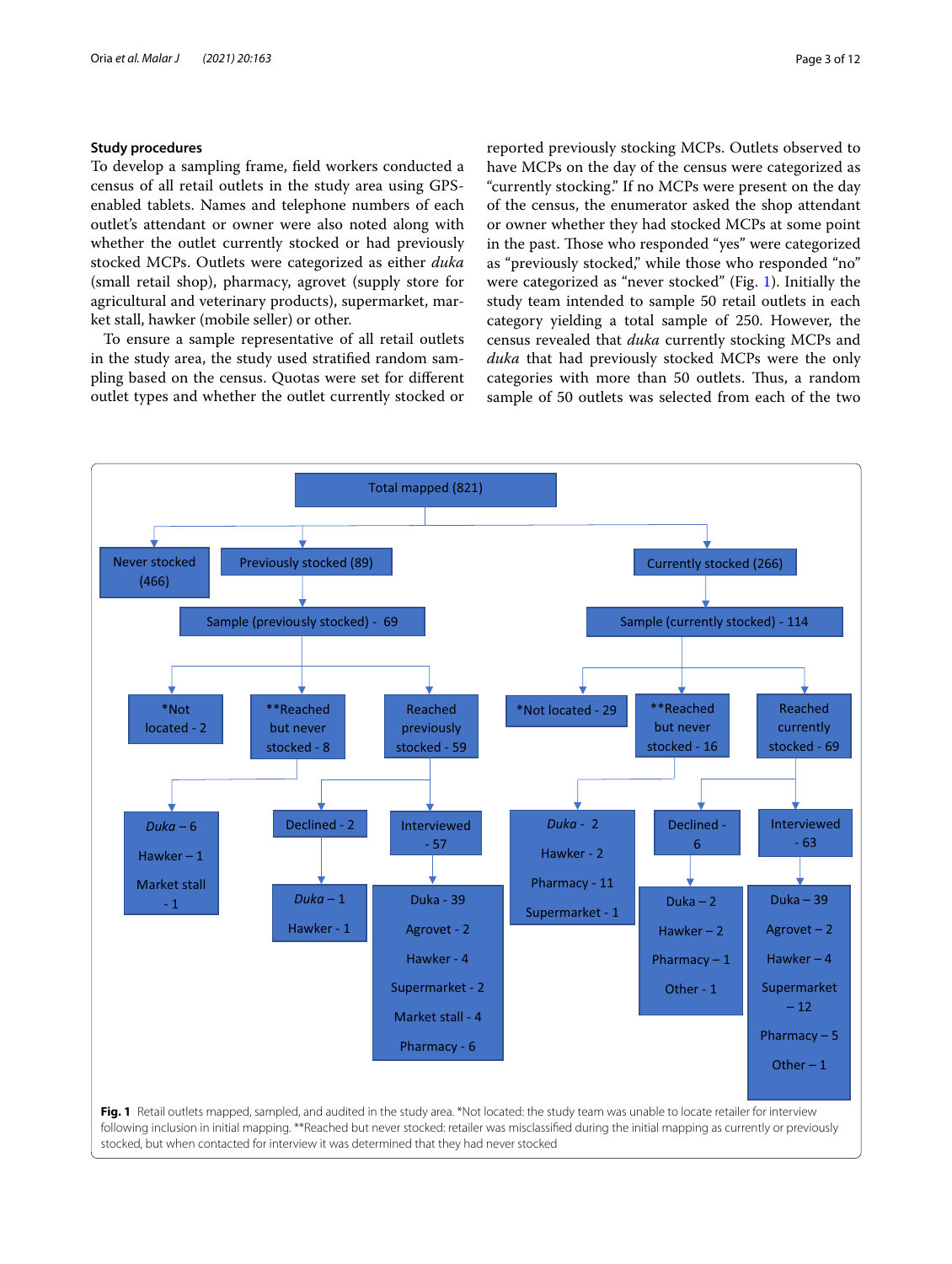*duka* categories using a random number generator. For other categories, the study team attempted to include all outlets in each category.

## **Data collection**

A structured tablet-based questionnaire was used to facilitate audit interviews. The questionnaire included 32 closed-ended questions and four open-ended short answer questions. Questions covered information on the role of the person interviewed, types of MCPs sold, sales trends, seasonal variations in sales, stock levels, supply chains, pricing structure, proft margins, factors afecting demand, and customer preferences as perceived by the interviewee in each outlet. The questionnaire was available in English, Kiswahili, and Ateso. Respondents selected their preferred language. The questionnaire was pre-tested in six retail outlets not included in the study before a fnal version was developed.

Fieldworkers fuent in the local language and with social science research training and experience collected data. The fieldworkers were trained on the content of the questionnaire, consenting procedures, research ethics and collection and transfer of data using the tablet before beginning feldwork. Only participants 18 years and older who were either owners, managers or attendants of the retail outlet were interviewed.

During the interview process, interviewers requested to see and photograph MCPs stocked in the retail outlet. This form of observation provided triangulation for the information reported by the participant. The term ITN was used for nets treated with insecticides, UTNs for those without indications of insecticide treatment, and bed nets for a potential mix of insecticide-treated and untreated nets.

#### **Data analysis**

Interview data was captured using CommCare 2.47.4 (Dimagi, Inc., Cambridge, MA, USA) and later downloaded into Microsoft Excel 2003 (Microsoft, Washington, USA) using CSV file format. The quantitative data was cleaned, validated, and translated into English if originally collected in Kiswahili or Ateso. The cleaned data was transferred to STATA 13 (StataCorp, College Station, Texas, USA) where descriptive analysis of frequency counts and percentages was conducted. Weighted average rank  $\frac{\sum_{r} n_r * r}{\sum_{r} n_r}$  was used to determine customer preferences of MCPs based on participants' knowledge of their own sales and those of other retail outlets.

Translated short answer data was transferred to Microsoft Word where two team members independently created codes by hand based on the questionnaire and data. They discussed the differences in their codebooks and then reconciled them into a single codebook. The codebook included reasons for surges and dips in sales, reasons retailers stopped selling, and factors that afected the demand for MCPs. Two other team members coded the interview data. A team member collated data relevant to each code, collated codes into themes and drafted the report.

#### **Results**

## **Retail outlets in the study area**

A total of 821 retail outlets were identifed and mapped in the study area census. This included 266 that reported currently stocking MCPs, 89 that reported previously stocking MCPs, and 466 that reported never having stocked MCPs (Fig. [1](#page-2-0)). *Dukas* (66.38%) constituted the largest number of retail outlets, while agrovets (2.19%) were the fewest. Other outlets included: hawkers (10.72%), market stalls (8.77%), pharmacy (5.60%), supermarkets (2.31%), and others such as wholesalers, hair salons, and barber shops (4.02%).

Of the 89 outlets reported in the census as previous MCP vendors, 69 were sampled through a combination of random sampling of *dukas* plus inclusion of all representatives of other outlet types. Field workers were unable to locate 2 of these and 8, when visited for the audit, said they had never stocked MCPs. Of the remaining 59, 2 declined to participate in the audit leaving a fnal sample of 57 former MCP vendors. Of the 266 identifed as current MCP vendors during the census, 114 were sampled through a combination of random sampling of *dukas* plus inclusion of all representatives of other outlet types. Field workers were unable to locate 29 of these and 16, when visited for the audit, said they had never stocked. Of the remaining 69 outlets, 6 declined to participate in the audit leaving a fnal sample of 63 current MCP vendors. Thus, the overall sample audited included 57 former MCP vendors and 63 current vendors, for a total sample of 120.

## **Characteristics of retail outlets where interviews were conducted**

Most (78.9%) interview participants were retail outlet owners; others were store managers (14.3%) and store attendants (6.8%). Interviews were conducted in 120 retail outlets, 78 (65%) of which were *dukas*, as shown in Table [1](#page-4-0).

## **MCPs stocked in retail outlets currently and previously stocking**

As shown in Table [2,](#page-4-1) retail outlets that currently stocked MCPs commonly stocked mosquito coils (73.0%), topical repellents (38.1%), aerosol insecticide sprays (23.8%) and ITNs (14.3%). Outlets that previously stocked MCPs had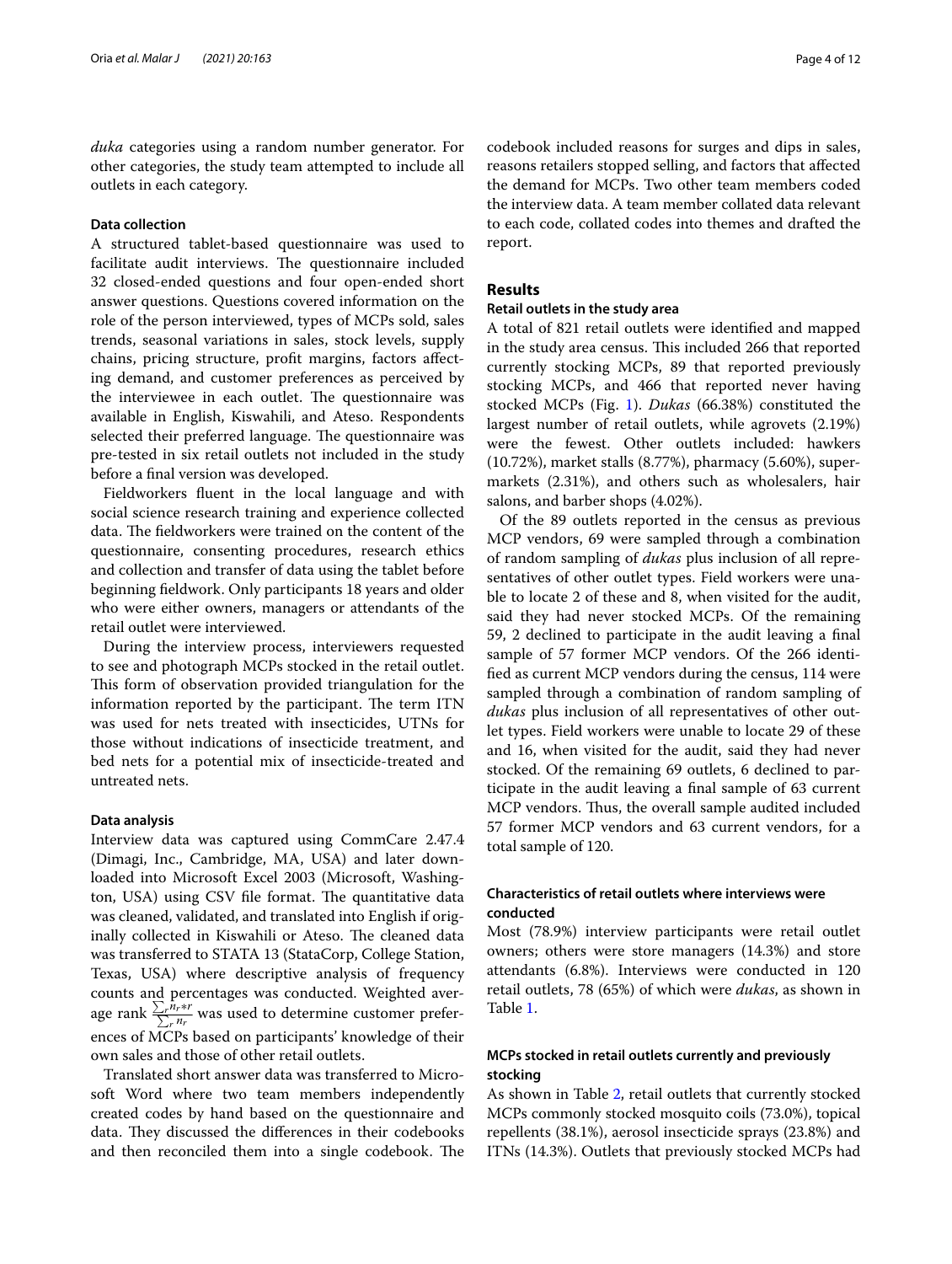| 1. Type of outlet  | 2. Total outlets<br>identified in study<br>area | 3. Study area outlets<br>that currently stocked<br><b>MCPs</b> | 4. Interviewed outlets<br>that currently stocked<br><b>MCPs</b> | 5. Study area outlets<br>that reported<br>previously stocking<br><b>MCPs</b> | 6. Interviewed<br>outlets that reported<br>previously stocking<br><b>MCPs</b> | 7. Total<br>interviewed<br>$(4+6)$ |
|--------------------|-------------------------------------------------|----------------------------------------------------------------|-----------------------------------------------------------------|------------------------------------------------------------------------------|-------------------------------------------------------------------------------|------------------------------------|
|                    | n                                               | $n$ (%)                                                        | $n$ (%)                                                         | n(%)                                                                         | n(%)                                                                          | n(%)                               |
| Duka               | 545                                             | 202(37.1)                                                      | 39 (19.3)                                                       | 70 (12.8)                                                                    | 39 (55.7)                                                                     | 78 (14.3)                          |
| Supermarket        | 19                                              | 13 (68.4)                                                      | 12 (92.3)                                                       | 3(15.8)                                                                      | 2(66.7)                                                                       | 14(73.7)                           |
| Pharmacy           | 46                                              | 27(58.7)                                                       | 5(18.5)                                                         | $2(4.4)^{b}$                                                                 | 6 <sup>b</sup>                                                                | 11(23.9)                           |
| Hawker             | 88                                              | 15(17.1)                                                       | 4(26.7)                                                         | 7(8.0)                                                                       | 4(57.1)                                                                       | 8(9.1)                             |
| Market stall       | 72                                              | 3(4.2)                                                         | 0(0.0)                                                          | 5(6.9)                                                                       | 4(80.0)                                                                       | 4(5.6)                             |
| Agrovet            | 18                                              | 4(22.2)                                                        | 2(50.0)                                                         | $1(5.6)^{b}$                                                                 | 2 <sup>b</sup>                                                                | 4(22.2)                            |
| Other <sup>a</sup> | 33                                              | 2(6.1)                                                         | 1(50.0)                                                         | 1(3.0)                                                                       | 0(0.0)                                                                        | 1(3.0)                             |
| Total              | 821                                             | 266 (32.4)                                                     | 63(23.7)                                                        | 89 (10.8)                                                                    | 57 (64.0)                                                                     | 120 (14.6)                         |

<span id="page-4-0"></span>**Table 1** Characteristics of retail outlets identified in census ( $n=821$ ) and interviewed ( $n=120$ )

a Wholesaler, boutique, electronic shop, hotel, kiosk, salon, shoe store, tailor store, utensils store, welding store, barber shop, movie hall, mobile telephone handset shop

<sup>b</sup> Numbers interviewed are greater than numbers mapped for pharmacy and agrovet due to misclassifcation of outlets during initial mapping as currently or previously stocked

<span id="page-4-1"></span>

| <b>Table 2</b> Mosquito control products stocked in retail outlets in interview sample ( $n = 120$ ) |  |
|------------------------------------------------------------------------------------------------------|--|
|------------------------------------------------------------------------------------------------------|--|

| Retail outlet type | Stocking status      | Insecticide-<br>treated nets | Baby nets | Aerosol<br>insecticide<br>sprays | Mosquito coils | Topical repellents | Otherb       |
|--------------------|----------------------|------------------------------|-----------|----------------------------------|----------------|--------------------|--------------|
|                    |                      | n (%)                        | $n$ (%)   | $n$ (%)                          | n(%)           | $n$ (%)            | n (%)        |
| Duka               | Currently $n = 39$   | 4(10.3)                      | $\Omega$  | 4(10.3)                          | 33 (84.6)      | 12 (30.8)          | 15(38.5)     |
|                    | Previously $n = 39$  | 9(23.1)                      | 0         | 2(5.1)                           | 34 (87.2)      | 8(20.5)            | 2(5.1)       |
| Pharmacy           | Currently $n = 5$    | $\mathbf{0}$                 | $\circ$   | $\circ$                          | $\Omega$       | 3(0.6)             | 4(0.8)       |
|                    | Previously $n = 6$   | 3(50.0)                      | $\circ$   | 2(33.3)                          | 2(33.3)        | 3(50.0)            | 1(16.7)      |
| Supermarket        | Currently $n = 12$   | 5(41.7)                      | 3(25.0)   | 9(75.0)                          | 11(91.7)       | 6(50.0)            | 11(91.7)     |
|                    | Previously $n = 2$ 0 |                              | 0         | $\circ$                          | 2(100.0)       | 1(50.0)            | 1(50.0)      |
| Hawker             | Currently $n = 4$    | $\mathbf{0}$                 | $\Omega$  | 1(25.0)                          | 2(50.0)        | 2(50.0)            | $\Omega$     |
|                    | Previously $n = 4$   | 2(50.0)                      | 0         | $\circ$                          | 3(75.0)        | 1(25.0)            | 0            |
| Market stall       | Currently $n = 0$    | $\mathbf{0}$                 | $\Omega$  | $\Omega$                         | $\Omega$       | $\Omega$           | $\Omega$     |
|                    | Previously $n = 7$   | 3(42.9)                      | $\Omega$  | 1(14.3)                          | 1(14.3)        | 2(28.6)            | $\mathbf{0}$ |
| Agrovet            | Currently $n = 2$    | $\overline{0}$               | 0         | 1(50.0)                          | $\Omega$       | $\Omega$           | 1(50.0)      |
|                    | Previously $n = 2$ 0 |                              | $\Omega$  | $\mathbf{0}$                     | $\Omega$       | $\Omega$           | 2(100.0)     |
| Other $a$          | Currently $n = 1$    | $\mathbf{0}$                 | $\Omega$  | $\Omega$                         | $\Omega$       | 1(100.0)           | $\Omega$     |
|                    | Previously $n = 0$   | $\mathbf{0}$                 | $\Omega$  | $\Omega$                         | $\Omega$       | $\Omega$           | $\Omega$     |
| Total              | Currently $n = 63$   | 9(14.3)                      | 3(4.8)    | 15(23.8)                         | 46 (73.0)      | 24 (38.1)          | 31 (49.2)    |
|                    | Previously $n = 57$  | 17(29.8)                     | $\Omega$  | 5(8.8)                           | 42 (73.7)      | 15(26.3)           | 6(10.5)      |

a Wholesaler

<sup>b</sup> Untreated bed nets, residual insecticide sprays, electric mosquito strikers, malaria prophylaxis, insecticide incense sticks, insecticide soap, electric mosquito mats, electric mosquito repellent, insect killer, mosquito repellents and insecticide candles

frequently stocked mosquito coils (73.7%), ITNs (29.8%), and topical repellents (26.3%).

## **Product supply chain and frequency of restocking in retail outlets that currently stocked MCPs**

ITNs and baby-size nets were mainly restocked monthly or depending on sales and were most often delivered to the retail outlet by the wholesaler with upfront cash payment, as shown in Table [3.](#page-5-0) Retailers of aerosol sprays, mosquito coils, and topical repellents often paid cash upfront to the wholesaler for stock, which they either picked up from the wholesaler or products were delivered to them.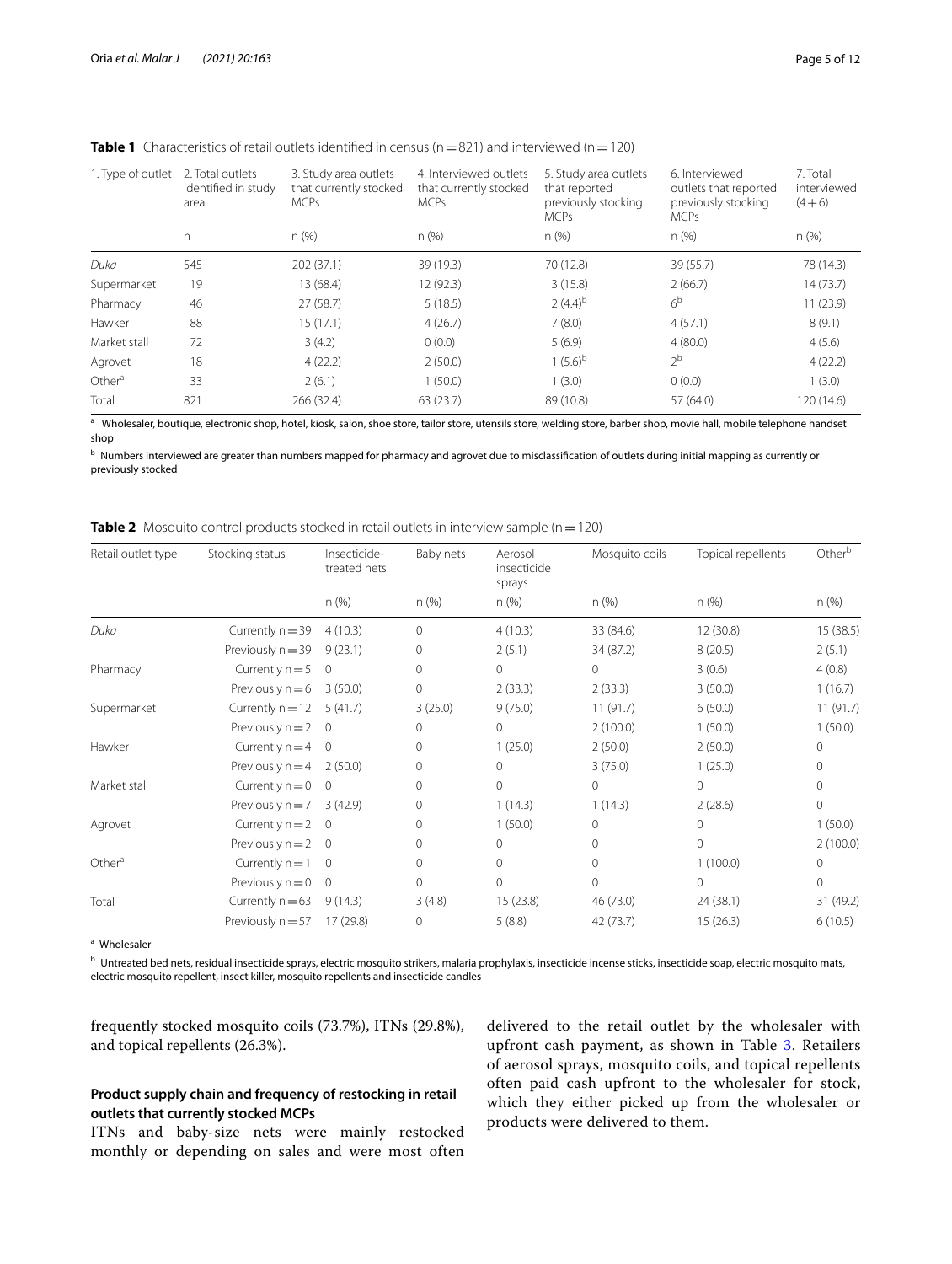| Stocking and supply chain    | Mosquito control product | <b>ITN</b><br>$n = 9$ | Baby-sized bed net<br>$n = 3$ | Aerosol<br>insecticide<br>sprays<br>$n = 16$ | Mosquito coils<br>$n = 45$ | Topical repellents<br>$n = 24$ | Other <sup>c</sup><br>$n = 19$ |
|------------------------------|--------------------------|-----------------------|-------------------------------|----------------------------------------------|----------------------------|--------------------------------|--------------------------------|
|                              |                          | n(%)                  | $n$ (%)                       | $n$ (%)                                      | n (%)                      | $n$ (%)                        | n (%)                          |
| Frequency of stocking        | Weekly                   | $\mathbf{0}$          | 0                             | 2(12.5)                                      | 7(15.6)                    | 3(12.5)                        | 3(15.8)                        |
|                              | 2 weeks                  | $\circ$               | $\mathbf{0}$                  | 2(12.5)                                      | 7(15.6)                    | $\mathbf{0}$                   | 2(10.5)                        |
|                              | Monthly                  | 5(55.6)               | 2(66.7)                       | 6(37.5)                                      | 12 (26.7)                  | 11(45.8)                       | 3(15.8)                        |
|                              | >Monthly                 | 2(22.2)               | $\mathbf 0$                   | 3(18.8)                                      | 5(11.1)                    | 3(12.5)                        | 1(5.3)                         |
|                              | Depends on sales         | 2(22.2)               | 1(33.3)                       | 3(18.8)                                      | 13 (28.9)                  | 4(16.7)                        | 5(26.3)                        |
|                              | Other <sup>a</sup>       | $\circ$               | 0                             | $\mathbf{0}$                                 | 1(2.2)                     | 3(12.5)                        | 5(26.3)                        |
| How stock was obtained       | Delivered                | 6(66.7)               | 3(100.0)                      | 14 (87.5)                                    | 22 (48.9)                  | 11(45.8)                       | 17 (89.5)                      |
|                              | Pickup                   | 3(33.3)               | $\mathbf{0}$                  | 2(12.5)                                      | 23(51.1)                   | 13 (54.2)                      | 2(10.5)                        |
| Where stock was obtained     | Wholesaler               | 9(100.0)              | 2(66.7)                       | 15 (93.8)                                    | 43 (95.6)                  | 24 (100.0)                     | 18 (94.7)                      |
|                              | Other <sup>b</sup>       | $\Omega$              | 1(33.3)                       | 1(6.2)                                       | 2(4.4)                     | $\Omega$                       | 1(5.3)                         |
| How Retailers Paid for stock | On consignment           | 2(22.2)               | 1(33.3)                       | 5(31.2)                                      | 5(11.1)                    | 2(8.3)                         | 3(15.8)                        |
|                              | Full Value               | 7(77.8)               | 2(66.7)                       | 11(68.8)                                     | 40 (88.9)                  | 22(91.7)                       | 16 (84.2)                      |

<span id="page-5-0"></span>**Table 3** Frequency, mode, source and payment method for retail outlets that currently stocked mosquito control products (n=63)

<sup>a</sup> Customer request, depends on season, depends on supplier, don't know and first stock

<sup>b</sup> Pharmacy, retailer, distributor, don't know

<sup>c</sup> Untreated bed nets, electric mosquito mat, electric mosquito repellent, malaria prophylaxis, insect killer, mosquito repellents, mosquito candles, soap, insecticide incense sticks, electric mosquito striker, residual insecticide spray

#### **Proft adequacy and plans to continue stocking MCPs**

Overall, retailers that currently stocked MCPs reported the profts were adequate and they overwhelmingly planned to continue stocking the products, as shown in Table [4](#page-5-1). Of retailers who stocked ITNs, 55.6% (5 out of 9) reported that the proft was adequate. All respondents stocking ITNs, UTNs, baby-sized nets, aerosol insecticide sprays, and residual insecticide spray planned to continue stocking the products. Of those stocking mosquito coils and topical repellents, 97.8% (44 out of 45) and 91.7% (22 out of 24), respectively, planned to continue

stocking the products. A couple (2 out of 24) retailers of topical repellents planned to stop stocking the products.

## **Ranking of stocked MCPs when more than one product was stocked**

Based on retailers' own MCP sales and their knowledge of other retail outlets' sales, study participants ranked mosquito coils, topical repellents, aerosol insecticide sprays and ITNs as the products most frequently purchased by customers in outlets that stocked more than one MCP, as shown in Table [5.](#page-6-0)

<span id="page-5-1"></span>

|  | Table 4 Profit margins, adequacy and plans to keep stocking products (n = 63) |  |  |  |  |  |
|--|-------------------------------------------------------------------------------|--|--|--|--|--|
|--|-------------------------------------------------------------------------------|--|--|--|--|--|

| Mosquito control product                | Profit margin     | Perception of profit |            |                    | Keep selling |             |              |
|-----------------------------------------|-------------------|----------------------|------------|--------------------|--------------|-------------|--------------|
|                                         | (Kenya Shillings) | Adequate             | Inadequate | Other <sup>a</sup> | Yes          | <b>No</b>   | Don't know   |
|                                         | (min, max)        | n(%)                 | n(%)       | n (%)              | n(%)         | n (%)       | n(%)         |
| $ITN(n=9)$                              | (50, 200)         | 5(55.6)              | 4(44.4)    | $\mathbf{0}$       | 9(100.0)     | 0           | 0            |
| $UTN(n=1)$                              | (50, 50)          | 1(100.0)             | $\Omega$   | $\circ$            | (100.0)      | $\mathbf 0$ | $\Omega$     |
| Baby-sized bed net $(n=3)$              | (50, 50)          | 1(33.3)              | 1(33.3)    | 1(33.3)            | 3(100.0)     | 0           | $\Omega$     |
| Aerosol insecticide sprays ( $n = 16$ ) | (20, 265)         | 11(68.8)             | 5(31.2)    | 0                  | 16 (100.0)   | 0           | $\mathbf{0}$ |
| Mosquito coils ( $n = 45$ )             | (0.5, 165.5)      | 30(66.7)             | 14(31.1)   | 1(2.2)             | 44 (97.8)    | 0           | 1(2.2)       |
| Topical repellents ( $n = 24$ )         | (5, 48)           | 15(62.5)             | 8(33.3)    | (4.2)              | 22(91.7)     | 2(8.3)      | $\circ$      |
| Other <sup>b</sup> ( $n = 18$ )         | (3, 150)          | 13 (72.2)            | 5(27.8)    | $\mathbf{0}$       | 15 (83.3)    | 2(11.1)     | 1(5.6)       |

a Neither adequate nor inadequate

<sup>b</sup> Electric mosquito mat, electric mosquito repellent, insect killer, malaria prophylaxis, mosquito repellents, mosquito candles, soap, insecticide incense sticks, electric mosquito striker, and residual insecticide spray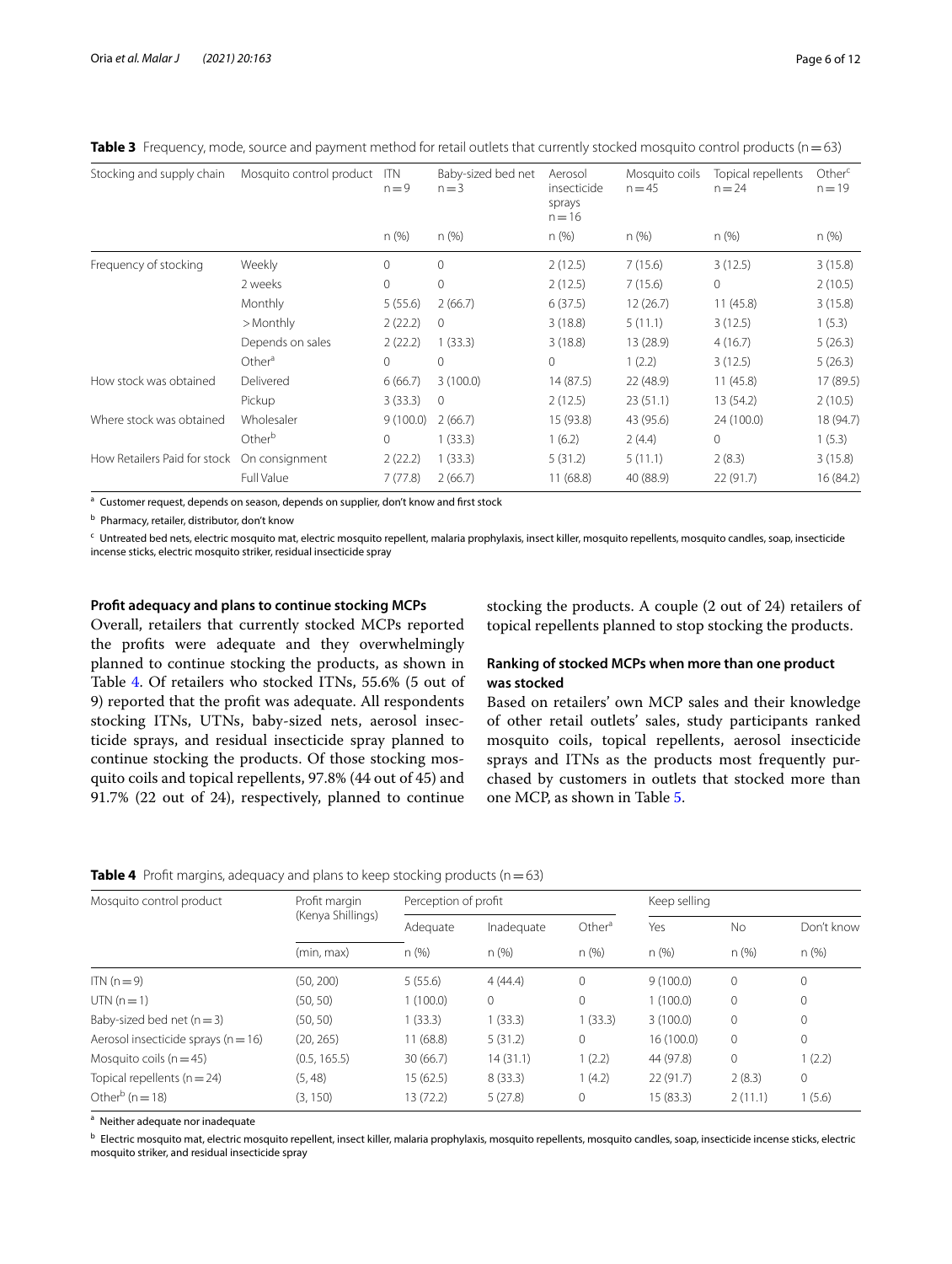| Mosquito control product                | 1st (most commonly 2nd<br>sold) |    | 3rd | 4th | 5th | 6th (least commonly<br>sold) | By<br>weighted<br>rank |
|-----------------------------------------|---------------------------------|----|-----|-----|-----|------------------------------|------------------------|
|                                         | n                               | n  | n.  | n.  | n   | n.                           | n                      |
| $ITN(n=8)$                              |                                 |    | 4   |     |     |                              |                        |
| Baby-sized bed net $(n=3)$              |                                 |    |     |     |     |                              | h                      |
| Aerosol insecticide sprays ( $n = 13$ ) | 6                               | 4  |     |     |     |                              |                        |
| Mosquito Coils ( $n = 23$ )             | 15                              | 8  |     |     |     |                              |                        |
| Topical Repellents ( $n = 19$ )         |                                 | 10 | 3   | 3   |     |                              |                        |
| Other <sup>a</sup> ( $n = 14$ )         |                                 | 4  | 4   |     |     |                              |                        |

<span id="page-6-0"></span>**Table 5** Ranking of most frequently sold mosquito control products when more than one product was stocked

<sup>a</sup> UTN, electric mosquito mat, electric mosquito repellent, insect killer, mosquito repellents, mosquito candles, soap, insecticide incense sticks, electric mosquito striker, and residual insecticide spray

When the ranking by retailers was weighted, mosquito coils, aerosol insecticide sprays, ITNs, and topical repellents were perceived by retailers as the products most frequently purchased by consumers in that order.

## **Additional MCPs used by residents and their sources based on retailer reports**

In addition to the MCPs they sold, retailers also reported that consumers used products obtained elsewhere. These products included ITNs (49), aerosol sprays (16), topical repellents (14) and mosquito coils (11), among other products, as shown in Table [6.](#page-6-1)

The highest proportion  $(65.3%)$  of ITNs were reportedly obtained from antenatal and immunization clinics, 59.2% from free mass distribution and another 59.2% purchased from retail outlets. Mosquito coils were reportedly exclusively purchased from retail outlets. Topical repellents were mainly (92.9%) obtained from retail outlets as were aerosol sprays (93.8%). A type of product could reportedly be obtained from diferent sources, i.e., because bed nets can be obtained from mass distribution and retail outlets the percentages add up to more than 100.

## **Seasonal variation in sales of MCPs**

Of respondents who currently stocked MCPs, 96.8% (61 of 63) responded that sales surged during long rains and 36.5% (23 of 63) informed sales also surged during short rains. Fifty-seven (98.3%) respondents reported a dip in sales of MCPs during the dry season.

## *Reasons for surges and dips in sales of MCPs*

The main reason mentioned for increased sales of MCPs was an increase in mosquito numbers mainly a result of an increase in breeding grounds from stagnant rainwater. Other reasons for increased mosquito

<span id="page-6-1"></span>**Table 6** Additional mosquito control products used by residents and their sources based on retailer reports (n=63)

| Product                   | Frequency | Where product was obtained |                            |             |                          |             |                    |  |  |  |
|---------------------------|-----------|----------------------------|----------------------------|-------------|--------------------------|-------------|--------------------|--|--|--|
|                           |           | Free distributions         | Hospital/health<br>centres | Retail shop | Homemade                 | Supermarket | Other <sup>a</sup> |  |  |  |
|                           | n         | n(%)                       | n(%)                       | n(%)        | n(%)                     | n (%)       | n(%)               |  |  |  |
| Aerosol sprays            | 16        | 1(6.3)                     |                            | 15 (93.8)   |                          | 4(25.0)     | 1(6.3)             |  |  |  |
| Bed nets                  | 49        | 29(59.2)                   | 32 (65.3)                  | 29 (59.2)   |                          | 2(4.1)      | 1(2.0)             |  |  |  |
| Electric emanator         | 3         | $\equiv$                   |                            | 2(66.7)     |                          | 2(66.67)    | $\circ$            |  |  |  |
| Electric mosquito striker | 8         | 1(12.5)                    |                            | 7(87.5)     |                          |             | 1(12.5)            |  |  |  |
| Leaves/smoke              | 8         |                            |                            |             | 7(85.7)                  |             | 1(12.5)            |  |  |  |
| Mosquito coils            | 11        |                            |                            | 11(100.0)   | $\qquad \qquad =$        |             |                    |  |  |  |
| Topical repellents        | 14        | -                          |                            | 13 (92.9)   | $\overline{\phantom{m}}$ | 2(14.3)     | 2(14.3)            |  |  |  |
| Other <sup>b</sup>        | 6         |                            |                            | 5(83.3)     |                          | 1(16.7)     |                    |  |  |  |

A type of product could reportedly be obtained from diferent sources, i.e., because bed nets can be obtained from mass distribution and retail outlets the percentages add up to more than 100

a Pharmacy, hawkers, wholesaler, and home-made

<sup>b</sup> Indoor residual spray, insecticide incense sticks, soap, celling fan, blust bulb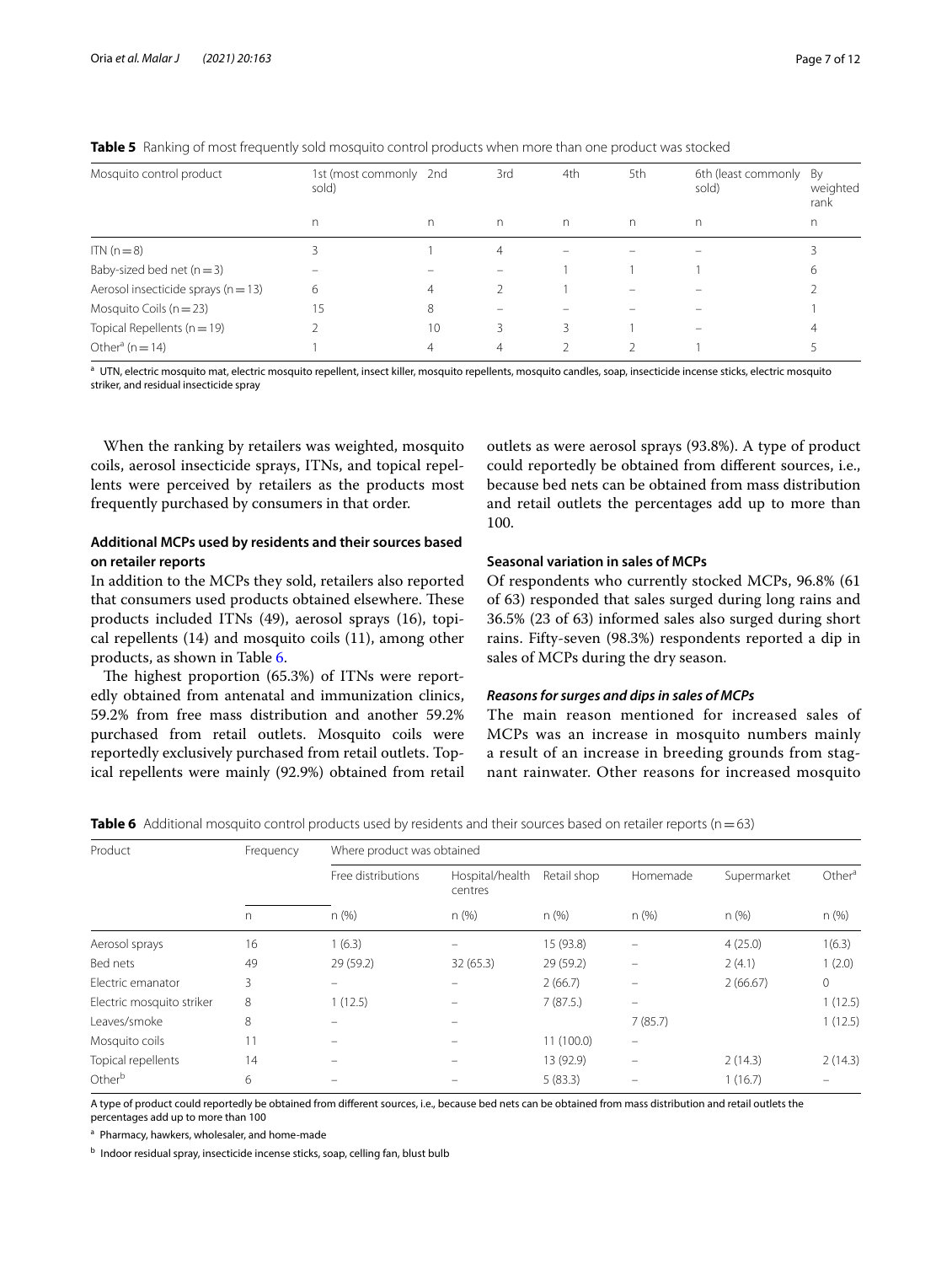numbers included: longer grass, presence of swamps and increase in mosquito breeding. Student purchases for overnight field trips, increased awareness of mosquito control and increased household population, also led to a surge in sales.

The main reasons mentioned for decreased sales of MCPs was a reduction in number of mosquitoes or absence of mosquitoes. Both a reduction and absence of mosquitoes were mainly attributed to increased heat or sunny weather, fewer/lack of breeding grounds as stagnant rainwater dried up and reduction in bushes as crops were harvested. Other reasons for a reduction in sales of MCPs were free distribution of ITNs, few malaria cases, and absence of mosquitoes due to dry weather conditions. Decrease in malaria was associated with fewer or no mosquitoes in houses.

## **Factors that afected the demand for MCPs based on retailer reports**

## *Factors reported to afect the demand for MCPs*

When asked what factors influenced demand for MCPs, retailers mentioned price most frequently (45.6%), followed closely by season/weather (43.5%). These results are presented in Fig. [2](#page-7-0). A considerable number of retailers had different responses (43.5%), apart from what were provided as likely choices, which were collected qualitatively and are presented in the sections below.

#### *Factors reported to negatively afect the demand for MCPs*

The main factors that retailers reported to negatively afect demand for MCPs were adverse efects from product use, perceived inefectiveness, inconvenience of use, short period of product use and inaccessibility. Adverse efects included bad smelling fumes, eye irritation, allergic reactions and coughs from burning mosquito coils; skin irritation from new ITNs; skin reactions and rashes from topical repellents; and the perception that ITNs introduced bed bugs in homes.

Retailers reported that generic products were perceived by consumers as inferior in quality to brand name products, which infuenced demand for particular brands of products. Inconveniences for bed net use such as time needed to hang them and inability to carry them to funerals or overnight school feld trips were perceived to have a negative effect on demand. The burden of topical repellents being easily wiped off by blankets and mosquito coils breaking easily and running out quickly were also perceived to negatively afect demand. Retailers also lacked products that were difficult to source or that suppliers had not delivered resulting to lost consumer interest. Other factors reported to negatively afect the demand for MCPs were lack of money to buy enough bed nets for the whole family and the need for electricity to power some MCPs.

#### *Factors reported to positively afect the demand for MCPs*

For MCPs generally, perceived effectiveness and trust in the product, increase in mosquitoes and malaria, and fear

<span id="page-7-0"></span>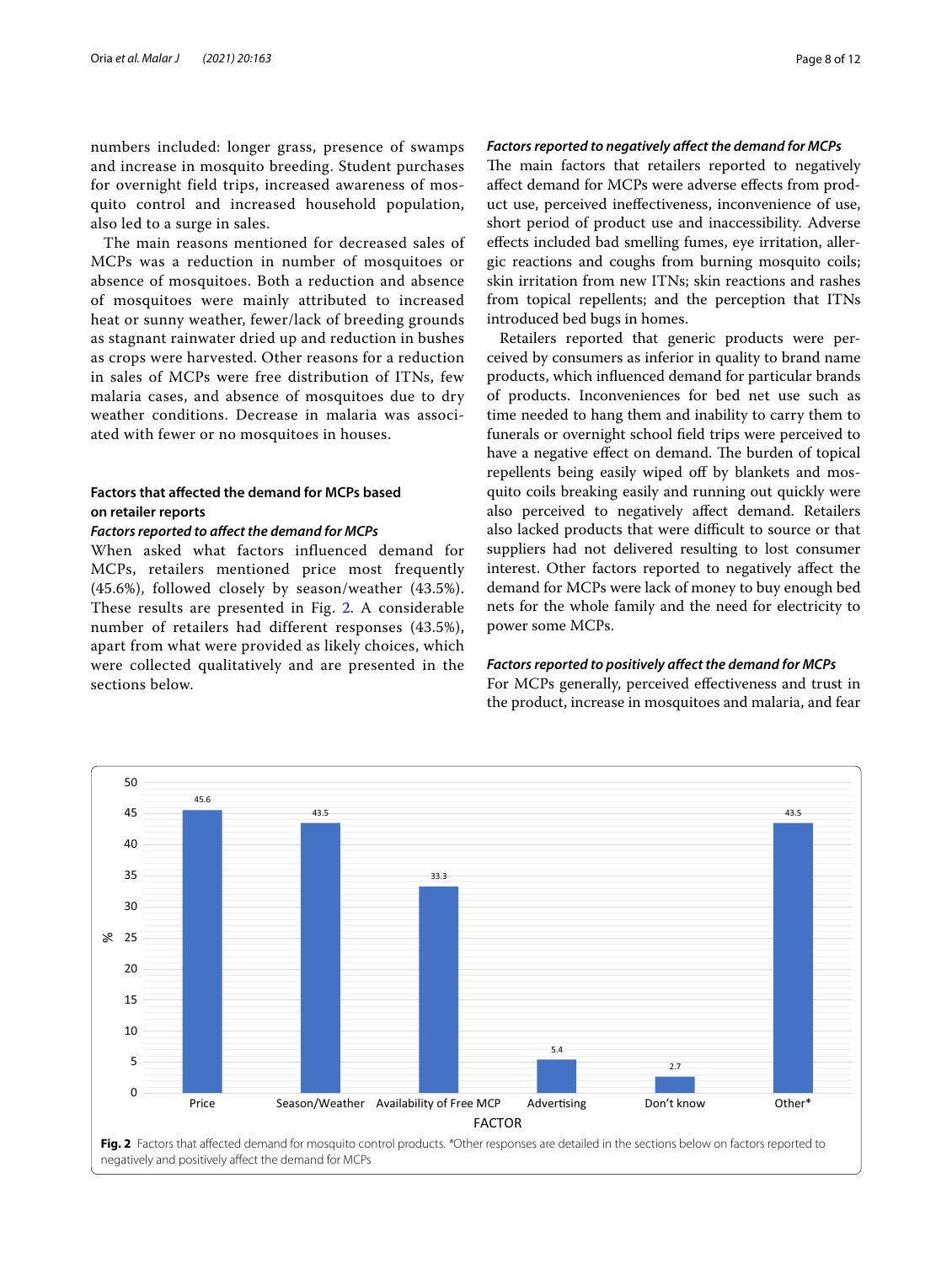of mosquito bites were perceived as positively afecting demand. Customers specifcally liked bed nets because they have a longer life of use.

## **Retailer reasons for no longer stocking MCPs**

Low demand, customer complaints about adverse effects, and difficulties obtaining stock were the main reasons retailers did not stock MCPs when this study was conducted. Low demand was attributed to free distribution of ITNs in health facilities and people having ITNs. Retailers reported that customers often complained that burning coils emitted a bad smell and caused coughs and fu. Some customers did not like the smell of topical repellents. Sometimes shops had not restocked because either obtaining stock was difficult or their supplier had not delivered stock. Other reasons retailers had no stock included lack of money to restock and yet to restock soldout products.

Additional reasons retailers did not stock MCPs were customer complaints about perceived inefectiveness, lack of capital, had stopped selling MCPs and had closed business.

#### **Discussion**

This study assessed the availability, supply chains, and sales trends of MCPs within the area selected for the AEGIS efficacy trial. While Mosquito Shield™, the spatial repellent to be assessed in the forthcoming clinical trial, is not currently intended for retail sale, the existing retail market for MCPs is likely to have an efect on consumer acceptance of Mosquito Shield™ and potential similar products. Knowing what MCPs retail outlets are currently selling is a frst step towards understanding consumer preferences and how these preferences might afect uptake of a new product.

The audit found a wide range of MCPs on the market, mainly comprising mosquito coils, topical repellents, aerosol sprays, ITNs, and residual insecticide sprays. This widespread availability of MCPs is evidence that there is a market for such products in Busia County. While evidence shows that mosquito coils [\[20](#page-10-17)[–23](#page-10-18)], topical repellents [\[24–](#page-10-19)[26\]](#page-11-0), and aerosol insecticide sprays [\[27](#page-11-1)] help reduce mosquito bites, there is no data to suggest these products reduce the incidence of clinical malaria [[23](#page-10-18), [28](#page-11-2), [29\]](#page-11-3). Nevertheless, consumers are buying them.

In addition to these better-known MCPs, there were also insecticide incense sticks, electric mosquito strikers, insecticide soaps, electrically heated insecticide mats and electric insecticide emanators available, suggesting that the MCP market is well-enough established to support new, niche, products. While these data are cross-sectional and cannot be used to estimate market trends over time, the fact that new products are becoming available and retailers are stocking them provides some indication of market growth. The type of retailers surveyed operate on very small margins and typically cannot aford to stock products that do not sell. Therefore, the presence of these products in multiple retail outlets provides fairly strong evidence that consumers are purchasing them.

Mosquito coils, topical repellents, and aerosol insecticide sprays by design are easy to use and can provide protection against nuisance biting outside of sleeping hours. They fill a need that ITNs, which have high ownership in the study area [\[18\]](#page-10-15) do not, thus suggesting that other MCPs still play an important role in mosquito control in this malaria endemic zone.

While ITNs provide protection indoors during sleeping hours, residents likely use additional personal protective measures for early evening indoor and outdoor mosquito biting. These findings mirror those of studies carried out elsewhere in Kenya that report household use of multiple MCPs, with sleeping under an ITN as the main method [\[12,](#page-10-11) [15](#page-10-12)]. In a study that assessed the role of shops in the treatment and control of childhood malaria along the coast of Kenya, 46.4% of the consumers reported using commercial pyrethrum mosquito coils, reinforcing the product's popularity  $[12]$  $[12]$ . This may be related to the afordability, perceived efectiveness, and convenience of using mosquito coils to protect against early evening biting when ITNs cannot be deployed or are unavailable. According to retailers in this study, price had the most impact on demand for MCPs, closely followed by weather and free access. Rainy seasons were associated with increases in mosquito densities and may be a driving factor in seeking additional MCPs for use outside of sleeping hours. The study area is part of Kenya's malariaendemic lake region, but retailers perceived increases in mosquito abundance, malaria incidence and MCPs sales during rainy seasons. This is consistent with epidemiological evidence demonstrating that, while some malaria transmission occurs year-round, it peaks during the rainy seasons.

ITNs were hardly available in retail outlets despite retailers' belief that other retailers stocked them. This is likely the result of the easy ITN access: Kenya's National Malaria Control Programme distributes ITNs through mass campaigns every three years and routinely through antenatal care and child welfare clinics for pregnant women and young children [\[2](#page-10-1)]. Pharmacies, market stalls and hawkers reported previously selling ITNs but had stopped because of the low demand induced by free access. When asked which MCPs consumers used in addition to those sold in their own stores, 78% of retailers mentioned bed nets. Mosquito coils were widely available in *dukas* and supermarkets. While aerosol insecticide sprays and topical repellents were mainly found in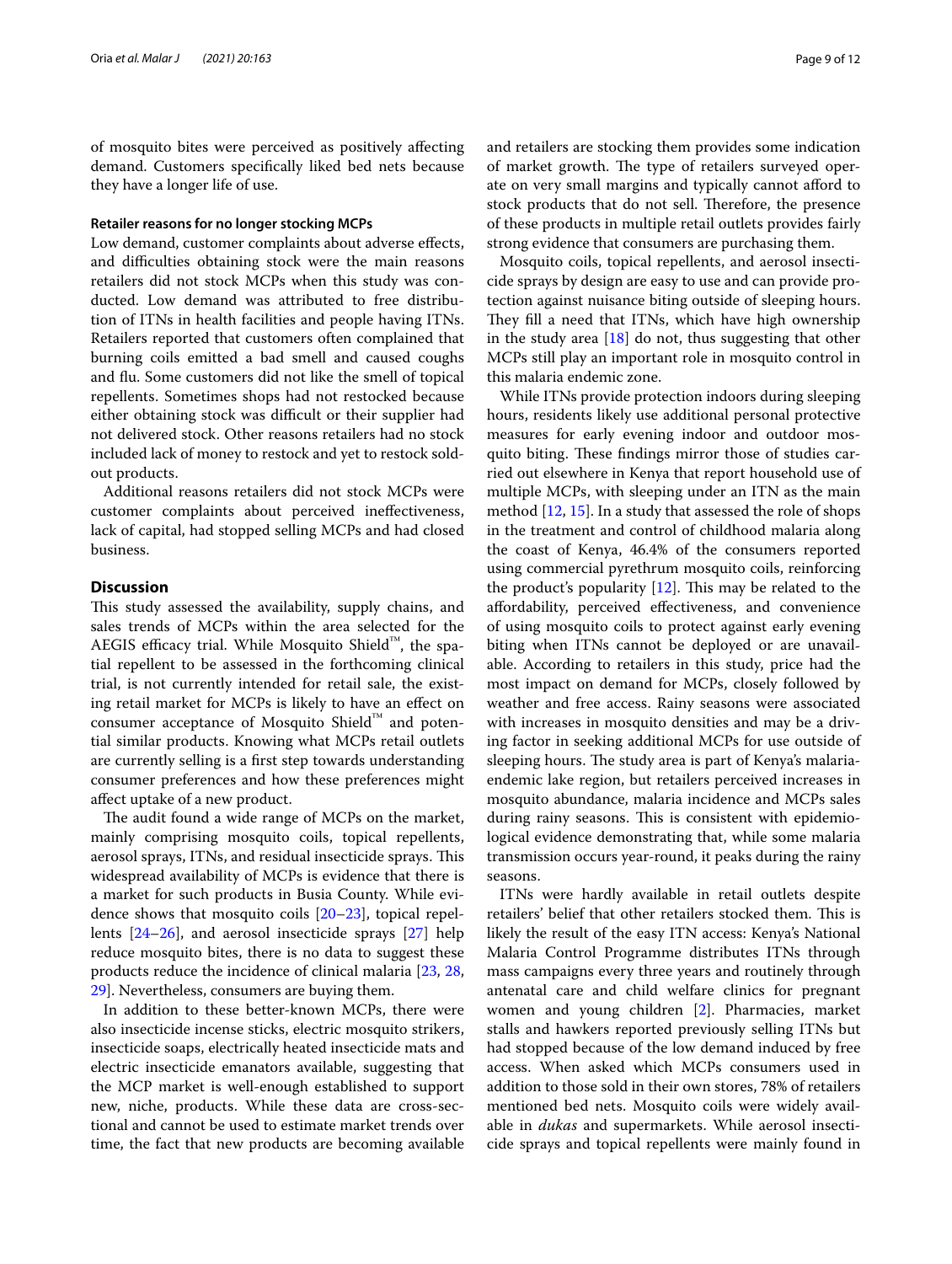*dukas* and supermarkets, hawkers and market stalls also stocked topical repellents.

Retailers obtain most of their MCP stock from wholesalers. Retailers of aerosol sprays, mosquito coils and topical repellents pay cash up front for stock, and products are either delivered to them or the retailer collects stock from the wholesaler. Difficulty obtaining supplies was one reason retailers often mentioned for having MCPs temporarily out of stock. Overall, however, retailers were satisfed with their proft margins from selling MCPs and planned to continue stocking them.

Regardless of whether a new spatial repellent intervention labelled for public health becomes available on the retail market, this audit makes clear that Busia County residents currently rely on retail outlets for MCPs that are complementary to ITNs now. It is essential to consider this fact when preparing to introduce such a spatial repellent into the malaria control portfolio, since currently available products could pose competition and inhibit uptake. It will be important to identify the consumer demand and preferences met by current MCPs (e.g., ease of use and use outside of sleeping hours), and position spatial repellents as a product that meets those needs more efectively and with fewer adverse efects. Another consideration for successful introduction of a novel spatial repellent is the potential power of branding. While this retail audit did not directly ask retailers about brands, a few brands for aerosol insecticide sprays, mosquito coils, and topical repellents featured repeatedly in our audit data indicating that they were top-of-mind.

## **Limitations**

This study had a number of limitations. Probably the most important limitation of this study was the limited sample size, a result of the limited number of retail outlets in the study area. In this study, most of the retailers identified were *dukas* and there were insufficient numbers of other retailer categories to include 50 units of each. This issue was compounded by the fact that some itinerant retailers identifed in the census could not be located again for an audit interview. Some identifed in the census as current or previous MCP vendors reported never having sold MCPs when invited to participate in the audit. Retailers also showed some reluctance to reveal proft margins on MCPs fearing that such information might be shared with revenue and tax authorities or competitors. Additionally, because there are no current plans to distribute the new spatial repellent through retail channels, this study did not ask about retailers' potential willingness to stock it. Retailer willingness to stock the new spatial repellent, trends in pricing and the efect of pricing on product demand, and retailer perceptions of what would make the product more attractive to retail

consumers, could be important questions for future research.

Since the objective of this study was to describe the retail landscape for MCPs in the study area, only retail vendors were interviewed. Thus, information about consumer preferences and purchasing patterns is based only on retailer reports. This means, for instance, that data is not available on whether certain classes of consumers prefer one category of retailer over another or what consumers do at any given time if their preferred retailer does not have their preferred product in stock. Likewise, the study does not provide direct information about wholesale markets or wholesale trends. Interviews with consumers and wholesalers to explore these questions would be appropriate for future research.

## **Conclusions**

The presence and wide range of MCPs in local retail outlets suggest that there is a market for MCPs in Busia County. This indicates that there is ongoing demand for MCPs, in addition to freely distributed ITNs, that are afordable, easy to use, and efective in situations where ITNs cannot provide protection (i.e. outside of sleeping hours both indoors and outdoors). Mosquito coils, aerosol insecticide sprays and topical repellents were the most widely sold products, with mosquito coils being the dominant product likely because they met that criteria. Additionally, the new MCPs on the market; insecticide incense sticks, electric mosquito strikers, insecticide soaps, electrically heated insecticide mats, and electric insecticide emanators, are an indication that the market for MCPs is well-established.

This well-established market is a promising sign for the introduction of a spatial repellent product class that has proven efficacy for public health and meets consumer demand and preferences, such as ease of use and continuous protection indoors, outside of sleeping hours, without notable adverse effects. Mosquito coils were popular despite the need to frequently replenish and light them, irritating smell, and fumes that caused coughs. An odourless spatial repellent at an accessible price point, that requires infrequent replacement, could prove to be a popular product and potential supplement for coils.

#### **Abbreviations**

AEGIS: Advancing Evidence for the Global Implementation of Spatial Repellents; GPS: Global Positioning System; IRS: Indoor residual spraying; ITN: Insecticide-treated mosquito net; KMIS: Kenya Malaria Indicator Survey; MCP: Mosquito control product; SR: Spatial repellent; UTN: Untreated bed net.

#### **Acknowledgements**

We thank John P. Grieco (University of Notre Dame), the Principal Investigator of the AEGIS project, for his leadership and support. We also thank Nicole L. Achee (University of Notre Dame) for her constructive critique of the paper. We are grateful to Maurice Ombok and the mapping team for the GPS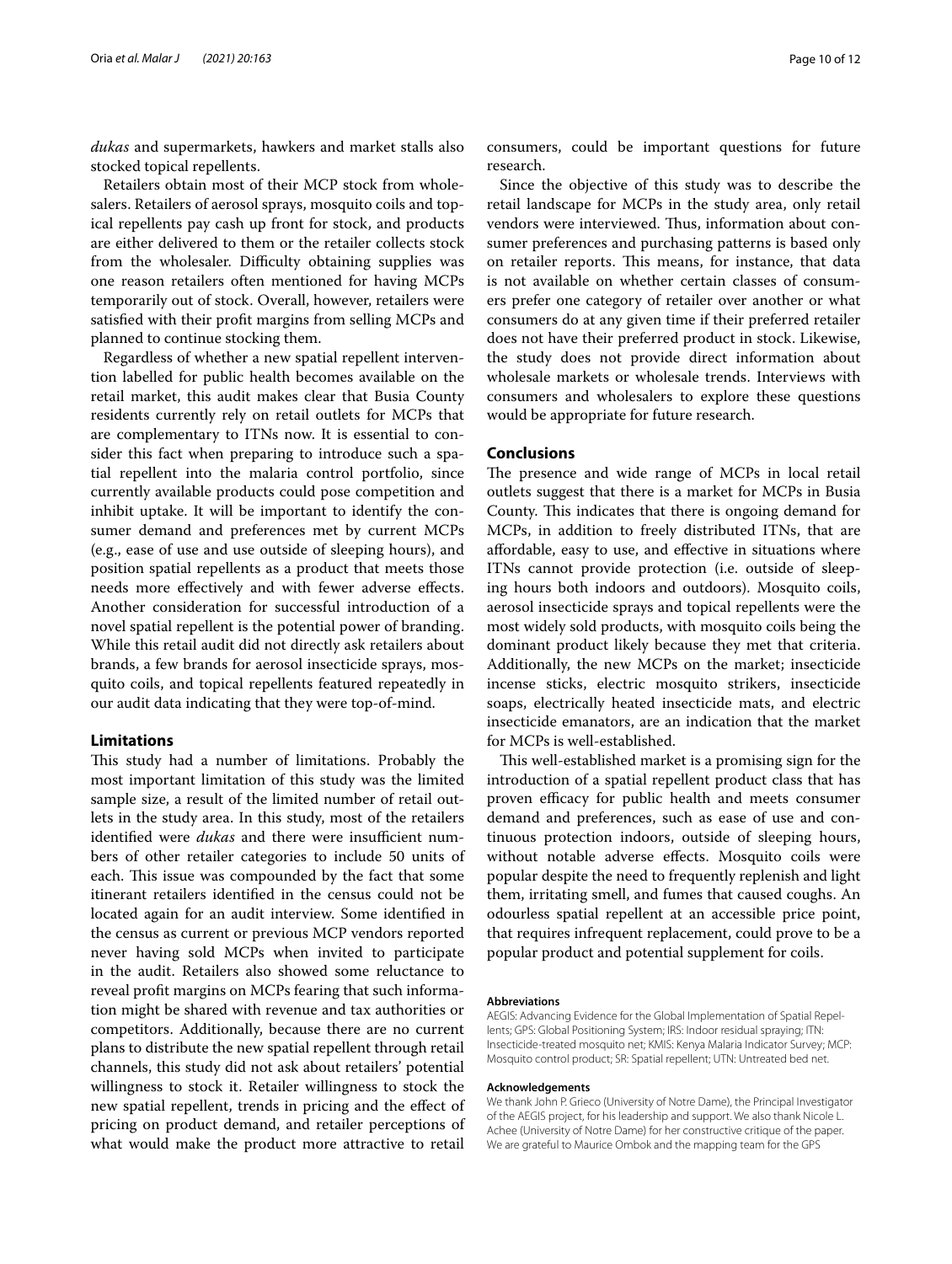mapping of retail outlets, to Isaac Wamalwa for data collection, and to Jared Hendrickson (University of Notre Dame) for scripting the questionnaire into CommCare. We also thank interviewees for their time and effort in participating in the study.

#### **Authors' contributions**

AM, SAH, EO, and DP were responsible for the study concept, study design, and drafting the research protocol and data collection instruments; PAO, AM and DP trained the data collectors; PAO, JIO, and SE collected the data; PAO, VM, JIO, SE and DP analysed the data; PAO drafted and managed edits to the manuscript; VM, JIO, SE, AM, SAH, EO and DP contributed to the manuscript; AM, SAH, EO and DP provided guidance and feedback throughout the study. All authors read and approved the fnal manuscript.

#### **Funding**

The project under which the data reported here was gathered, "Advancing Evidence for the Global Implementation of Spatial Repellents (AEGIS)," is made possible thanks to Unitaid funding and support (2018-29-UND). Unitaid fnds new ways to prevent, treat and diagnose HIV/AIDS, tuberculosis and malaria more quickly, more cheaply and more efectively. It identifes innovative health solutions that show promise and invests in them to establish their viability so that partner organisations can then make them widely available. Unitaid addresses innovation barriers by supporting an integrated approach to health, accelerating the development and market introduction of better health products and by infuencing the dynamics of the innovation landscape to beneft people in low resource settings. However, Unitaid had no role in the design of the study and collection, analysis, and interpretation of data and in the writing of the manuscript.

#### **Availability of data and materials**

The data sets generated and analysed during the current study are available from the corresponding author on reasonable request.

#### **Declarations**

#### **Ethics approval and consent to participate**

Ethical review and approval for this study was granted by the Johns Hopkins Institutional Review Board (IRB 9093), the Kenya Medical Research Institute Scientifc Ethics Review Unit (SERU 3888), and the World Health Organization Ethical Review Committee (ERC 0003186). Before being included in the study, written informed signed consent was obtained from the participants. During the consenting process, the study was described and the consent form read in the participant's chosen language by the study staff. The consent form detailed the purpose and design of the study, descriptions of study benefts and risks, and a statement about voluntary participation and the freedom to drop out of the study at any time and without prejudice. Participants who were illiterate were asked to appose their thumbprint and a literate witness (known/selected by the participant and having no connection to the research team) was asked to sign. All participants were provided with a signed copy of the consent form after agreeing to participate in the study.

#### **Consent for publication**

Not applicable.

#### **Competing interests**

The authors declare that they have no competing interests.

#### **Author details**

<sup>1</sup> Centre for Global Health Research (CGHR), Kenya Medical Research Institute (KEMRI), Kisumu, Kenya. <sup>2</sup> Johns Hopkins Center for Communication Programs, Baltimore, MD, USA.<sup>3</sup> Johns Hopkins Bloomberg School of Public Health, Baltimore, MD, USA.

Received: 10 November 2020 Accepted: 11 March 2021

#### **References**

- <span id="page-10-0"></span>1. WHO. World malaria report 2020. Geneva: World Health Organization; 2020.
- <span id="page-10-1"></span>2. National Malaria Control Programme. Kenya National Bureau of Statistics, ICF International. Kenya malaria indicator survey 2015. Nairobi, 2016.
- <span id="page-10-2"></span>3. Malaria Consortium DNMP. President's Malaria Initiative. VectorLink integrated vector control strategy for malaria control-Kenya 2020–2024. Nairobi, 2019.
- <span id="page-10-3"></span>Kahindi SC, Muriu S, Derua YA, Wang X, Zhou G, Lee M-C, et al. Efficacy and persistence of long-lasting microbial larvicides against malaria vectors in western Kenya highlands. Parasit Vectors. 2018;11:438.
- <span id="page-10-4"></span>5. Derua YA, Kahindi SC, Mosha FW, Kweka EJ, Atieli HE, Wang X, et al. Microbial larvicides for mosquito control: impact of long lasting formulations of *Bacillus thuringiensis* var. israelensis and *Bacillus sphaericus* on non-target organisms in western Kenya highlands. Ecol Evol. 2018;8:7563–73.
- <span id="page-10-5"></span>6. Zhou G, Li JS, Ototo EN, Atieli HE, Githeko AK, Yan G. Evaluation of universal coverage of insecticide-treated nets in western Kenya: feld surveys. Malar J. 2014;13:351.
- <span id="page-10-6"></span>7. Githinji S, Herbst S, Kistemann T, Noor AM. Mosquito nets in a rural area of Western Kenya: ownership, use and quality. Malar J. 2010;9:250.
- <span id="page-10-7"></span>Conteh L, Hanson K. Methods for studying private sector supply of public health products in developing countries: a conceptual framework and review. Soc Sci Med. 2003;57:1147–61.
- <span id="page-10-9"></span>9. Goodman C, Kachur SP, Abdulla S, Bloland P, Mills A. Concentration and drug prices in the retail market for malaria treatment in rural Tanzania. Health Econ. 2009;18:727–42.
- <span id="page-10-8"></span>10. Alba S, Hetzel MW, Goodman C, Dillip A, Liana J, Mshinda H, et al. Improvements in access to malaria treatment in Tanzania after switch to artemisinin combination therapy and the introduction of accredited drug dispensing outlets-a provider perspective. Malar J. 2010;9:164.
- 11. Alfonso YN, Lynch M, Mensah E, Piccinini D, Bishai D. Willingness-to-pay for long-lasting insecticide-treated bed nets: a discrete choice experiment with real payment in Ghana. Malar J. 2020;19:14.
- <span id="page-10-11"></span>12. Snow R, Peshu N, Forster D, Mwenesi H, Marsh K. The role of shops in the treatment and prevention of childhood malaria on the coast of Kenya. Trans R Soc Trop Med Hyg. 1992;86:237–9.
- 13. Amin AA, Snow RW. Brands, costs and registration status of antimalarial drugs in the Kenyan retail sector. Malar J. 2005;4:36.
- <span id="page-10-10"></span>14. Amin A, Snow R, Kokwaro G. The quality of sulphadoxine-pyrimethamine and amodiaquine products in the Kenyan retail sector. J Clin Pharm Ther. 2005;30:559–65.
- <span id="page-10-12"></span>15. Macintyre K, Keating J, Sosler S, Kibe L, Mbogo CM, Githeko AK, et al. Examining the determinants of mosquito-avoidance practices in two Kenyan cities. Malar J. 2002;1:14.
- <span id="page-10-13"></span>16. Ayaa DD, Waswa F. Role of indigenous knowledge systems in the conservation of the bio-physical environment among the Teso community in Busia County-Kenya. Afr J Environ Sci Technol. 2016;0:467–75.
- <span id="page-10-14"></span>17. Mutua FK, Randolph TF, Arimi SM, Kitala PM, Githigia SM, Willingham AL, et al. Palpable lingual cysts, a possible indicator of porcine cysticercosis, in Teso District, Western Kenya. J Swine Health Product. 2007;15:206–12.
- <span id="page-10-15"></span>18. Ochomo E, Bayoh NM, Kamau L, Atieli F, Vulule J, Ouma C, et al. Pyrethroid susceptibility of malaria vectors in four districts of western Kenya. Parasit Vectors. 2014;7:310.
- <span id="page-10-16"></span>19. Gachohi JM, Bett BK, Murilla G. Factors infuencing the prevalence of trypanosomosis in Orma Boran (trypanotolerant) and Teso zebu (trypanosusceptible) cattle crosses in Teso District, western Kenya. Bull Anim Health Prod Afr. 2009;57:51676.
- <span id="page-10-17"></span>20. Ogoma SB, Moore SJ, Maia MF. A systematic review of mosquito coils and passive emanators: defning recommendations for spatial repellency testing methodologies. Parasit Vectors. 2012;5:287.
- 21. Avicor SW, Wajidi MF, Owusu EO. To coil or not to coil: application practices, perception and efficacy of mosquito coils in a malaria-endemic community in Ghana. Environ Sci Pollut Res. 2017;24:21138–45.
- 22. Msangi S, Mwang'onde BJ, Mahande AM, Kweka EJ. Field evaluation of the bio-efficacy of three pyrethroid based coils against wild populations of anthropophilic mosquitoes in northern Tanzania. J Glob Infect Dis. 2010;2:116.
- <span id="page-10-18"></span>23. Lawrance CE, Croft AM. Do mosquito coils prevent malaria? A systematic review of trials. J Travel Med. 2004;11:92–6.
- <span id="page-10-19"></span>24. Sluydts V, Durnez L, Heng S, Gryseels C, Canier L, Kim S, et al. Efficacy of topical mosquito repellent (picaridin) plus long-lasting insecticidal nets